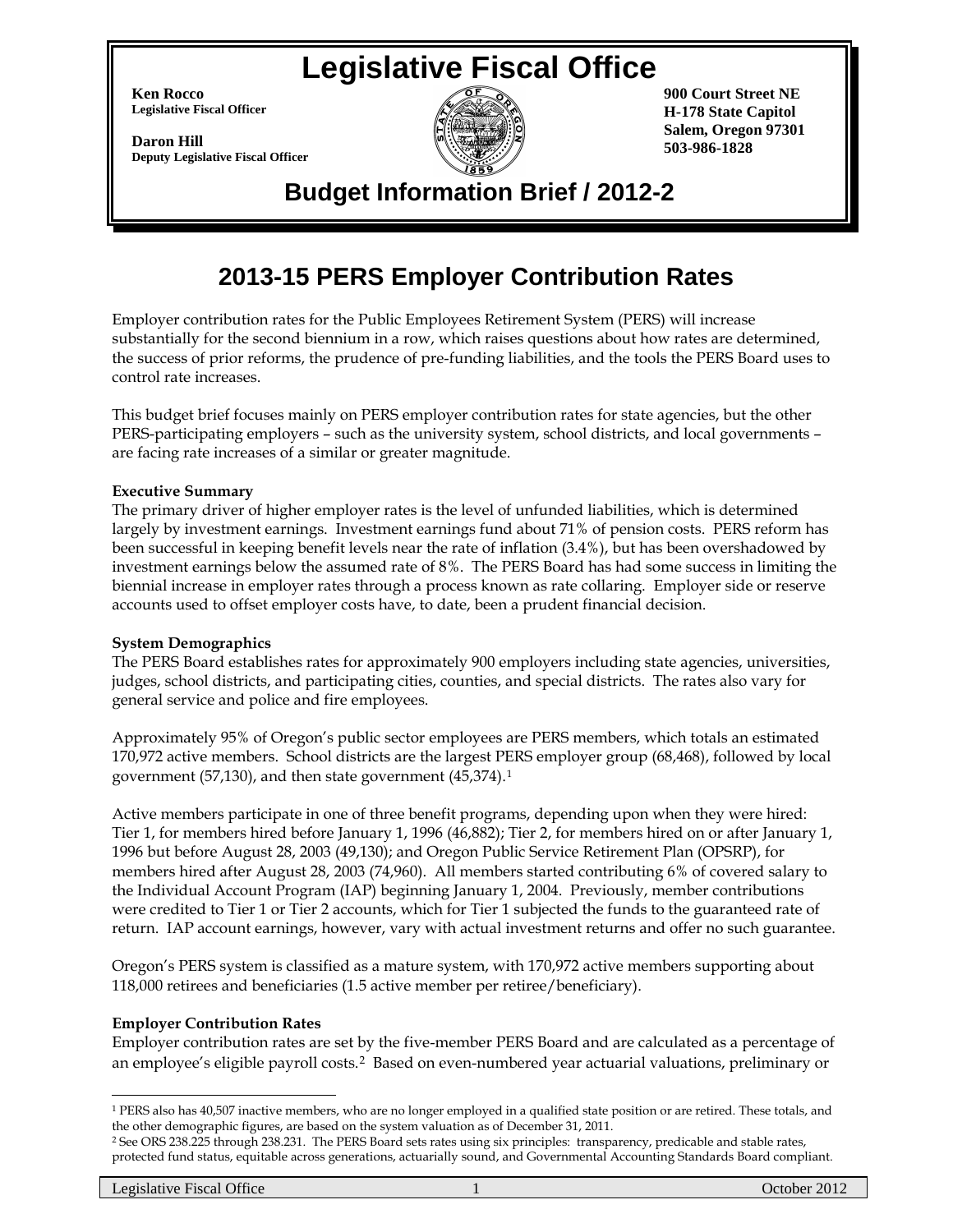advisory rates are developed for budgeting purposes. Based on odd-numbered year actuarial valuations, individual employer rates are adopted that determine the actual rates to be paid by employers. Actual rates take effect beginning on July 1 for the subsequent biennium.[3](#page-1-0)

For asset valuation purposes, and due to the timing of the budget, actual market values are based on the two most recently concluded calendar year returns. For example, 2013-15 rates are based on market returns from 2010 and 2011, which precedes the implementation of adopted employer rates by 18 months.

Chart A shows the composite, or blended, rate history for state government employers over the last seven biennia.[4](#page-1-1) The top line of the chart show the (gross) state employer rate without the pension obligation bond (POB) or side account offset. The bottom line shows the (net) employer rate with the offset. Both displayed rates exclude the 6% employer "pick-up."



POBs, side accounts, and the employer pick-up are discussed in detail below.

System-wide, the average employer rate in the 2013-15 biennium will be 15.7%. Rates, however, vary significantly by employer. For example, the average rate for school districts is 18.3%, 12.34% for community colleges, and 29.35% for statutory judgeships.

For the majority of PERS employers (and for 70% of PERS active members), an additional 6% is added for the employee's contribution paid, or "picked up," by the employer.[5](#page-1-2) Each employer determines whether to pick-up contributions through its collective bargaining agreement for represented employees or by policy for non-represented employees. Also, PERS employer rates do not include debt service costs on pension obligation bonds, which is discussed below.

## **Unfunded Liabilities**

A retirement system's unfunded accrued liability (UAL) is the actuary's calculation of the amount needed to fully fund the retirement system whenever liabilities exceed assets. PERS' unfunded liabilities are amortized over a period of 20 years (for Tier 1/Tier 2); or 16 years (for OPSRP); or 10 years (for retiree health care) using the current actuarial methods and assumptions, one of the most important of which is an assumed earnings rate of 8%. 68% of PERS' total liability is attributable to members no longer in PERS-covered employment (60% for retirees and 8% for vested but inactive members).

Chart B shows the funded status of PERS over the last eight years.

In 2007, at its peak, PERS had \$65 billion in assets (including employer side accounts) and a funded status of 112%. The 2008 market downturn reduced the PERS portfolio by an estimated \$17 billion (negative 27% market "return").





<span id="page-1-0"></span><sup>3</sup> The Legislature reconciles budgeted and actual employer rates when adopting budgets for state agencies.

 $\overline{a}$ 

<span id="page-1-1"></span><sup>4</sup> A "blended" rate is the rate for general service employees and police and fire eligible employees.

<span id="page-1-2"></span><sup>5</sup> The estimated "pick-up" for the state and universities is 100% of employees; 80% for community colleges; 55% for school districts; and 85% for local governments.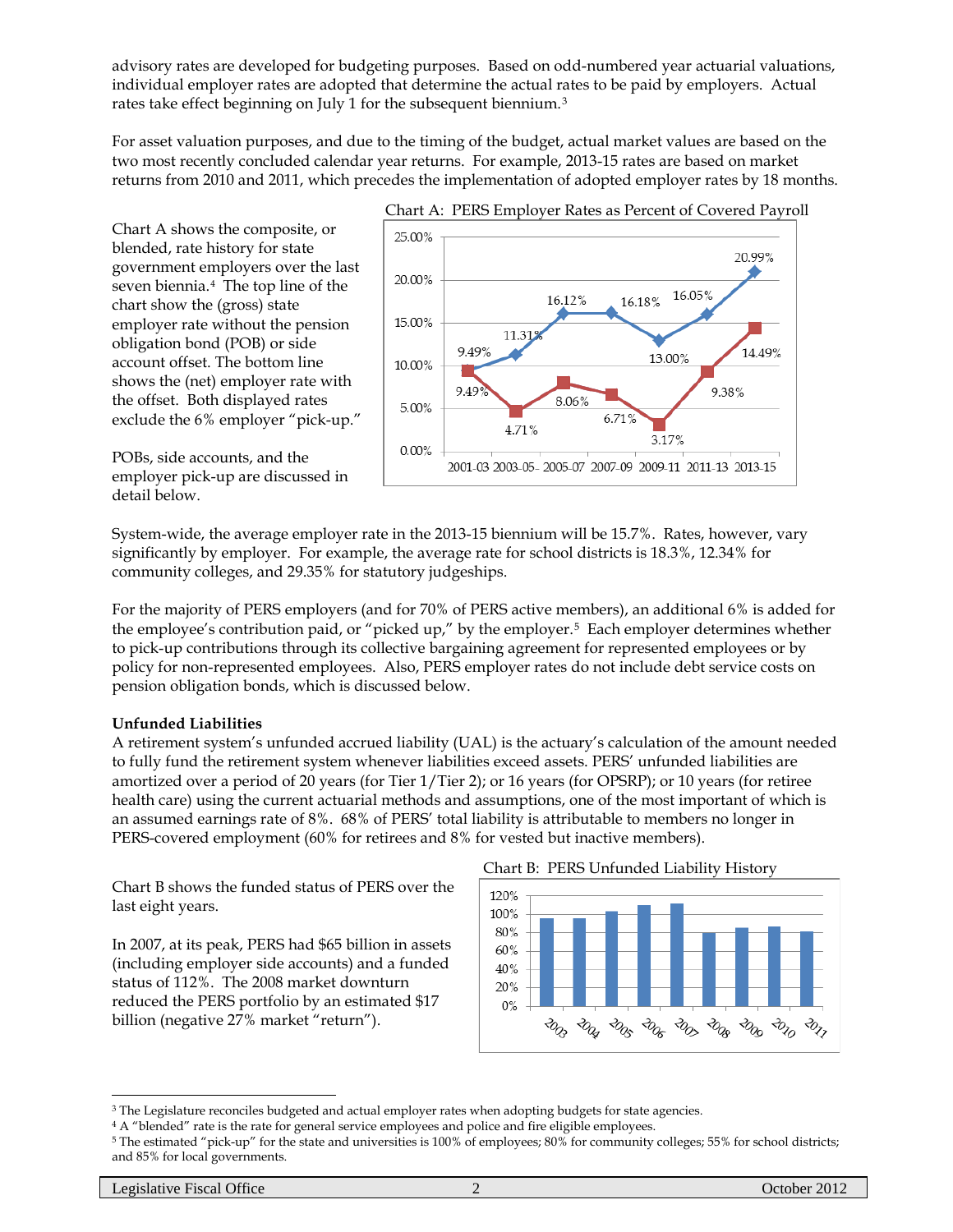Since 2007, the funded status has remained at or above 80%, which is considered the minimum level of funding for a financially healthy system.

With assets of \$50.2 billion (including employer side accounts) and liabilities of \$61.2 billion, PERS had approximately \$11 billion in unfunded liabilities (82% funded) as of December 31, 2011.

Employer rates are set to restore the system to fully funded status over the amortization period, assuming the existing assets and contributions will be invested and return the assumed earnings rate. Investment earnings represent the largest share of system funding. Since 1970, investment earnings have provided 71% of PERS funding, with employer and employee contributions providing the remaining 29%. Consequently, any shortfall in earnings below the assumed rate will drive up employer rates.

Chart C shows the actual PERS investment Chart C: PERS Investment Returns returns for the last 1[6](#page-2-0) years.<sup>6</sup> Over this period, returns have averaged 9.4%.

Since 2008, PERS investments have averaged an 11% return from December 31, 2008 through December 31, 2011. Earnings over the last twoyear valuation cycle (2010 and 2011) were a combined 7.4%, which is below the assumed earnings rate of 8%.



# **2004 PERS Reforms**

PERS reform has been successful in reducing

benefits and stabilizing the annual growth rate of system liabilities. Estimates showed that employer rates could have exceeded 25% to 30% for the 2013-15 biennium (not including the 6% employee pick-up), if not for the benefit reductions enacted in 2003. However, those long-term cost reductions were almost completely overshadowed in the short-term when the 2008 investment earnings fell far below the assumed rate.

## **Pre-Funding Liabilities with Employer Side Accounts**

Employer side accounts, which hold a total of about \$5.2 billion in employer-issued pension obligation bond proceeds and other lump sum payments, play a major role in pre-funding employer contributions.

The state agency side account had a beginning balance of \$2 billion and was funded through the issuance of POBs in 2004 to fund unfunded liabilities that existed at that time.[7](#page-2-1) The balance as of December 31, 2011 is \$1.86 billion. The bonds will mature and be fully repaid in 2027.

The state agency side account also includes some entities that are not typically considered state agencies, such as the Lottery Commission, Oregon Corrections Enterprises, the State Accident Insurance Fund Corporation, and the Oregon State Bar Association. Combined, these entities comprise about 3.7% of the total POB debt service obligation.

Table D shows the amount of state agency side account offset to PERS employer rates vs. the cost of the POBs, and the difference, for the last six biennia.

The projected side account offset that will be applied to the state's employer contribution rate is 6.50% for the 2013-15 biennium, which is down slightly from the prior biennium offset of 6.67%.

|  | Table D: Comparison of Side Account Benefit/Cost |  |  |
|--|--------------------------------------------------|--|--|
|--|--------------------------------------------------|--|--|

| Biennia | Side Account<br>Offset | POB Cost<br>Percent of<br>Payroll | <b>Difference</b> |
|---------|------------------------|-----------------------------------|-------------------|
| 2003-05 | $-6.60\%$              | 6.45%                             | $-0.15%$          |
| 2005-07 | $-8.06\%$              | 6.20%                             | $-1.86\%$         |
| 2007-09 | $-9.47\%$              | 5.87%                             | $-3.60\%$         |
| 2009-11 | $-9.83\%$              | 5.96%                             | $-3.87\%$         |
| 2011-13 | $-6.67\%$              | 5.62%                             | $-1.05%$          |
| 2013-15 | $-6.50\%$              | 6.18%                             | $-0.32%$          |

 $\overline{a}$ 

<span id="page-2-1"></span><span id="page-2-0"></span> $6$  Based on Tier 2 regular account earnings.<br>7 Oregon voters approved Ballot Measure 29 authorizing the issuance of pension obligation bonds in a special election held on September 16, 2003. See Article XI-O of the Oregon Constitution.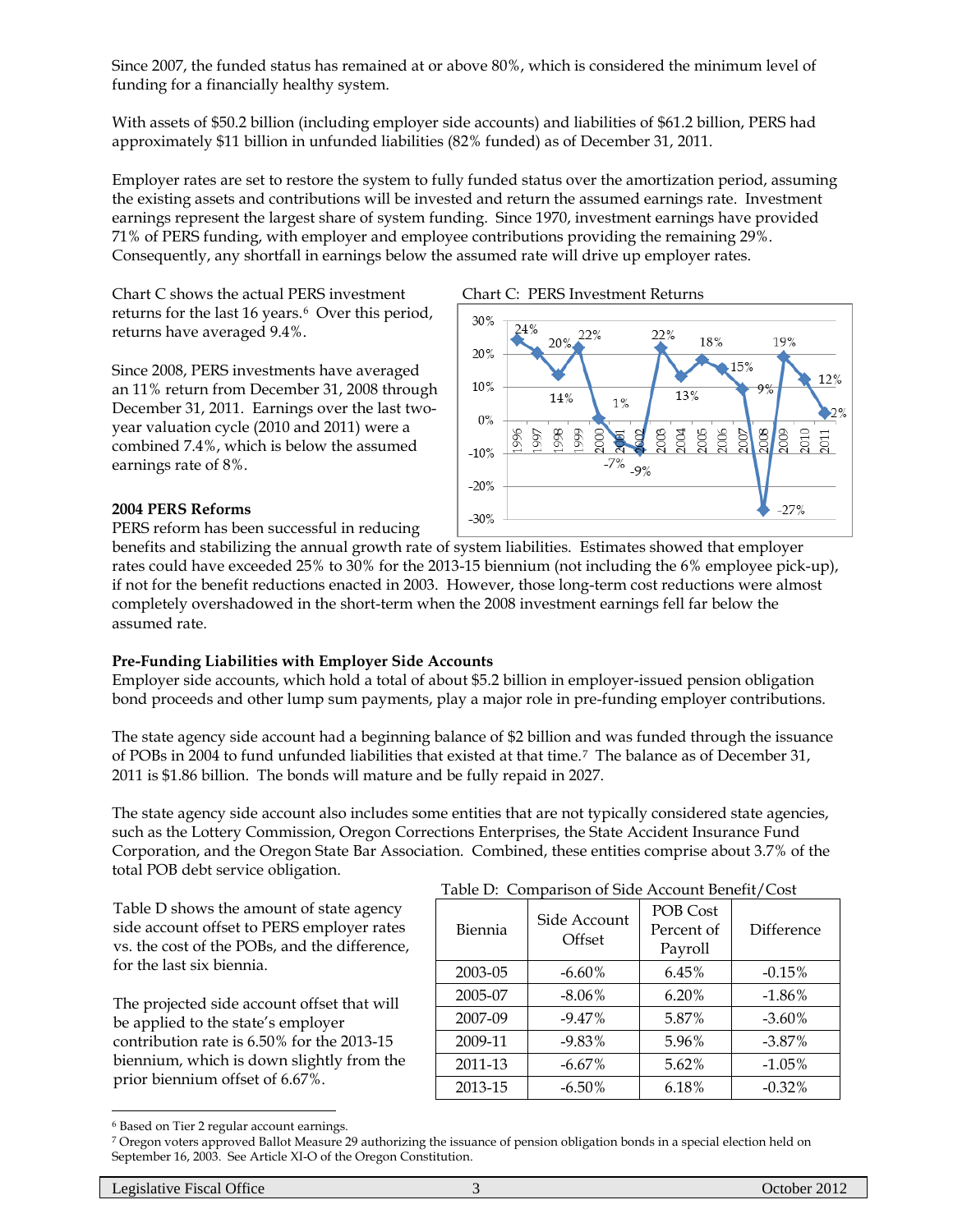The biennial savings from issuing POBs comes from the difference between the offset and the payment of debt service costs, which is expressed as a percentage of covered payroll. For 2013-15, that difference, or savings, is 0.32% (6.50% employer side account offset and the 6.18% charge to pay debt service on the bonds).

Alternatively, the state employer rate would be 6.50% higher for the 2013-15 biennium, a 45% increase, had Oregon not authorized the issuance of POBs. The state also would not have incurred the associated debt service costs either.

For the 2011-13 biennium, the debt service on pension obligation bonds will cost state agencies, the university system, and other non-state entities \$304 million, and will increase to \$330 million, an increase of \$26 million (or 8.5%) during the 2013-15 biennium. POB debt service will continue to increase 8.7% each biennium until the debt is paid off in 2027. Again, POB debt service is completely separate from the PERS employer rate, with debt service being paid by each state agency/entity.

The financial viability of issuing POBs to fund side accounts exists only if investment earnings exceed the cost of borrowing the funds over the long-term. For the state, investment earnings must consistently exceed the interest rate on the bonds, which is on average 5.78%. The trailing 10-year return for the PERS fund through July 31, 2012 was 8.03%, which compares favorably to the state's POBs that were issued in 2004. However, the trailing five-year return through July 31, 2012 was only 2.2%. With a much smaller differential between investment returns and the interest cost of bonding, or a negative differential, another POB issuance appears impractical at this time.

Those employers with side accounts, however, are assumed to have less ability to make account contributions or lump sum payments to fund their side accounts given the current tight budget environment.

Finally, some PERS employers have not opted to issue POBs or fund a side account and, therefore, pay the entire employer cost each period without offset.

## **PERS Employer Rate Management**

The key objective of the PERS Board is to fund long-term liabilities and maintain the solvency of the PERS system.<sup>8</sup> The Board uses an approved actuarial method termed "rate collaring" to help manage shortterm (biennial) rate fluctuations caused principally by investment return volatility.

Rate collaring spreads out the potential budget impact of rate changes (increase or decrease) by deferring a portion of a rate change to future biennia. The size of the rate collar depends on the funded status of the rate pool or employer (i.e., a graduated scale). The policy limits the change (increase or decrease) in employer contribution rates to no more than the greater of three percentage points or 20% of the current contribution rate, doubling to the greater of six percentage points or 40% of the current contribution rate if that employer's funded level drops to 70% or below.

The PERS Board rate collar policy has been in place since 2004, but was only first triggered during the 2011-13 biennium in response to the 2008 market downturn (i.e., based on actual investment returned from calendar years 2008 and 2009).

Employer rates also generally increase in the biennium following a rate collar limitation unless there is a substantial offsetting recovery in market returns compared to the assumed rate of return. There are no special reserves set aside to pay for the rate collar, or to otherwise manage rate volatility, because the PERS Board has determined that rate collaring is more effective, particularly for large investment downturns.

The rate collar will reduce the state's employer rates in 2013-15 by an estimated 1.70%. In the 2011-13 biennium, the rate collar reduced the state's employer rate by 3.95%. The deferred employer rate increases will need to be made up with future rate increases, unless investment returns exceed

<span id="page-3-0"></span> $\overline{a}$ <sup>8</sup> The Oregon Investment Council, rather than the PERS Board, makes investment decisions for PERS funds.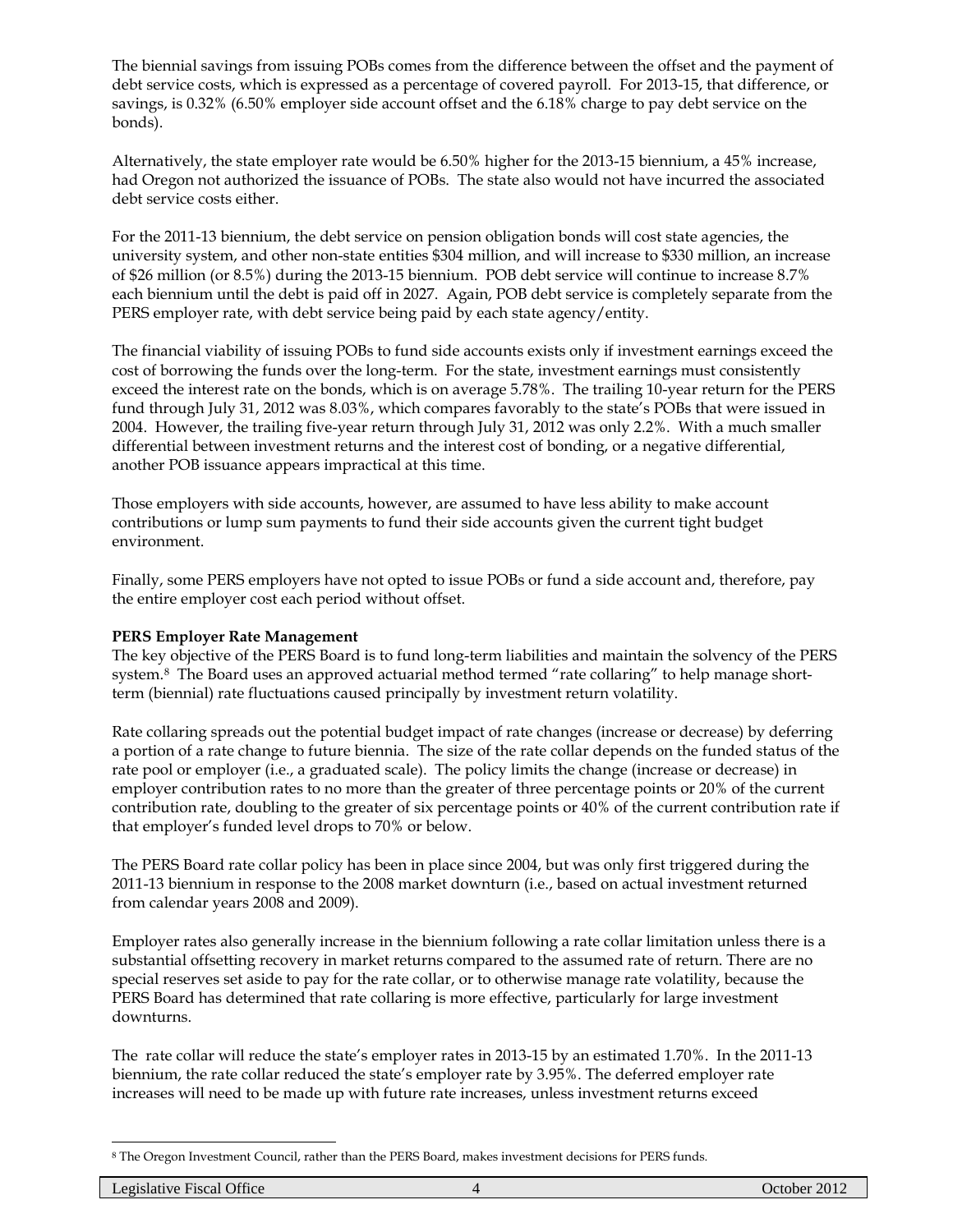assumptions over the intervening biennium. The reduction in the rate collar in 2013-15 is one of two major contributors to the increased employer rates, with the other being the level of unfunded liabilities.

## **2013-15 Preliminary Employer Rate for State Agencies**

Preliminary employer contribution rates for the 2013-15 biennium for state agencies and universities will rise from 9.60% to 14.49%, which is a 51% increase over the current biennium. Almost 90% of this increase is driven by unfunded liabilities for Tier 1 and Tier 2 members that were not reflected in the prior biennium by operation of the rate collar.

Because the state participates in the State and Local Government Rate Pool, funded liabilities are allocated among all participating state and local government employers in that pool. The rate pool lessens rate volatility for participating individual employers; however, not all of PERS employers participate in a rate pool, other than state government.

The following table illustrates the change in each component of the state's employer rate from the prior biennium, which is comprised of: (A) Unfunded Actuarial Liability Amortization Rates pay off the unfunded liabilities over the specified amortization periods; B) Normal Cost Rates fund the benefits being accrued with each additional year of service; (C) employer side account offset, if available; and (D) the rate collar.

The employer rate breakdown in the table excludes the additional 6% for the employee's contribution that is assumed and paid (picked up) by the employer and, as noted, does not include POB debt service.

|   | Table E. Composité Nate Calculation Comparison         |           |           |                   |  |  |  |
|---|--------------------------------------------------------|-----------|-----------|-------------------|--|--|--|
|   | Composite ("Blended") Employer Contribution Rate       | 2011-13   | 2013-15   | <b>Difference</b> |  |  |  |
|   | for State Government                                   | Actual    | Projected |                   |  |  |  |
| A | Unfunded Liability (UAL) Amortization Rates            |           |           |                   |  |  |  |
|   | Tier 1/Tier 2 and State and Local Government Rate Pool | 11.85%    | 13.95%    | $+2.10%$          |  |  |  |
|   | Oregon Public Service Retirement Plan                  | $0.08\%$  | 0.18%     | $+0.10%$          |  |  |  |
|   | Retiree Healthcare                                     | 0.61%     | $0.73\%$  | $+0.12\%$         |  |  |  |
| B | Normal Cost Rates (Benefits)                           |           |           |                   |  |  |  |
|   | Tier 1/Tier 2/OPSRP                                    | 7.54%     | 7.66%     | $+0.12\%$         |  |  |  |
|   | Retiree Healthcare                                     | 0.14%     | 0.17%     | $+0.03\%$         |  |  |  |
|   | <b>Employer Side Account Offsets</b>                   | $-6.67\%$ | $-6.50\%$ | $-0.17%$          |  |  |  |
| D | Deferred Costs ("Rate Collar")                         | $-3.95\%$ | $-1.70\%$ | $+2.25%$          |  |  |  |
|   | Composite Rate for State Employers                     | 9.60%     | 14.49%    | $+4.89\%$         |  |  |  |

#### Table E: Composite Rate Calculation Comparison

What can be concluded from the table is that the level of unfunded liabilities and a reduced rate collar, rather than benefit level increases, are driving the state employer rate increase for the 2013-15 biennium.

#### **Fiscal Impact of State Employer Rate**

System-wide, employer contribution rates for the 2013-15 biennium are based on a projected annual PERS-covered payroll of \$17.2 billion per biennium.<sup>[9](#page-4-0)</sup> The state government's share, including the university system, of that projected payroll amount is \$5.4 billion per biennium (31%). For state agencies only, the estimated total is \$4.2 billion per biennium.

For the 2011-13 biennium, PERS employer contributions for state agencies (excluding the university system) will total an estimated \$683.6 million (excluding the portion from the side account offset). For the 2013-15 biennium, state agency employer contributions (excluding the portion from the side account offset) are expected to total over \$854.8 million. This is a \$171.2 million (or 25%) increase over the prior biennium. These figures include the 6% employee pick-up.

As noted previously, for the 2011-13 biennium, the debt service on pension obligation bonds will cost state agencies and the university system \$304 million and will increase to \$330 million, an increase of \$26 million (or 8.5%) during the 2013-15 biennium. State agencies (excluding the university system) share of debt service is estimated to be \$240.9 million for the 2011-13 biennium and \$249.1 million for the 2013-15 biennium.

<span id="page-4-0"></span> $\overline{a}$ <sup>9</sup> Based on 2011 calendar year data adjusted for an actuarial assumed increase of 3.75%.